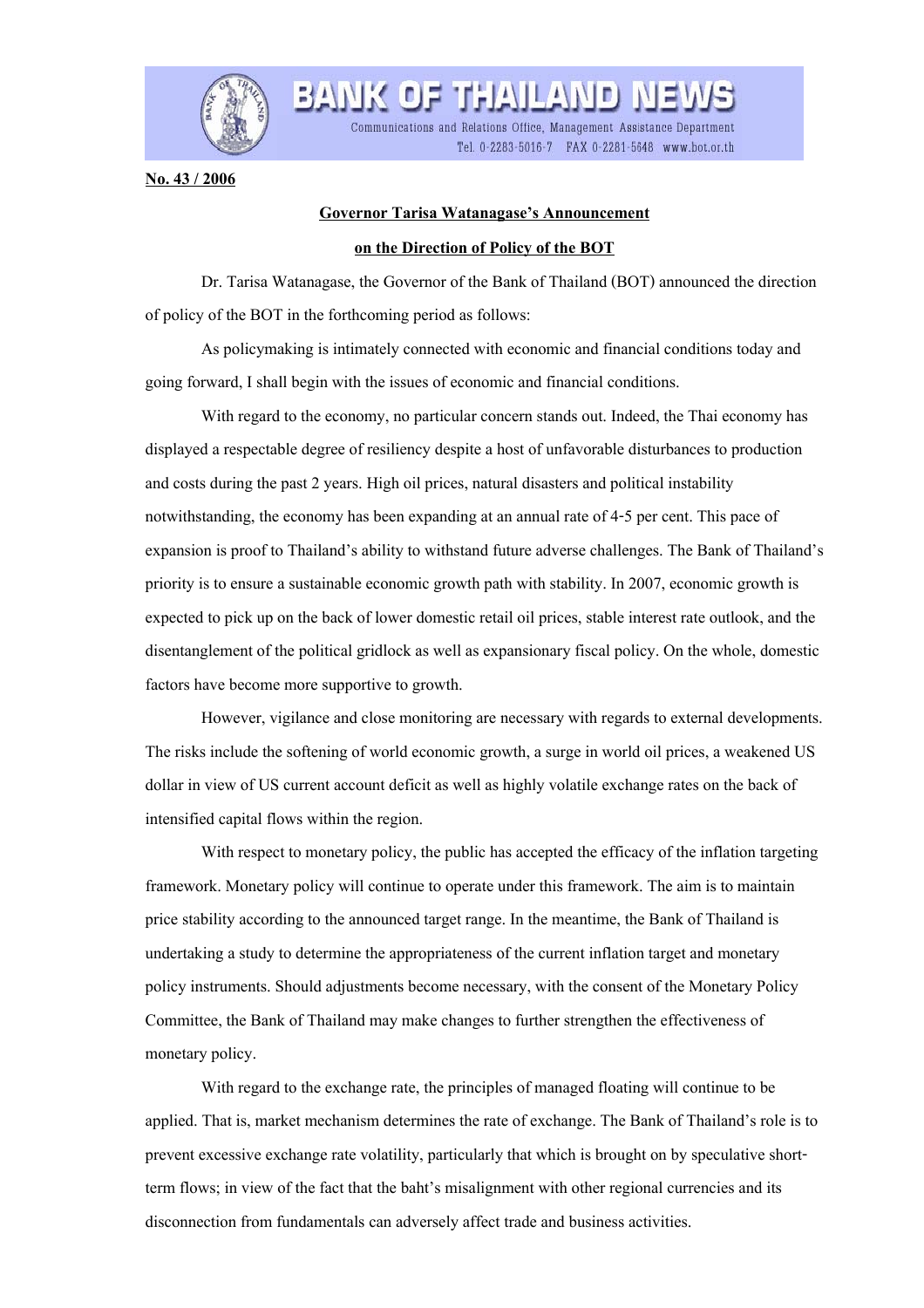Fast and sudden cross-border capital flows and the problem of global imbalance, which affects the value of the USD, will continue to present a challenge. To some extent, the Bank of Thailand may be able to limit excess volatility in the baht exchange rate, but we are not able to resist the depreciating trend of the US dollar. It is, therefore, necessary that the business sector manages the exchange rate risk they face as well. Up to now, capital inflows to Thailand face no impediment, but some obstacles are still present in relation to outflows from Thailand. These obstacles may have limited investment and saving opportunities for Thai residents. In future, measures to restrict capital outflows will be relaxed. In the process, all parties involved must learn to improve the management of risks associated with the exchange rate as well as other financial risks. Aside from limiting excessive exchange rate volatility, the Bank of Thailand will place financial market development as a priority to ensure that the money, capital and foreign exchange markets are deep enough to withstand large volume of flows.

 With regard to financial institutions policy, the Bank of Thailand's top priority will continue to be the stability and resiliency of financial institutions. I remain committed to the framework and direction that former Governor M.R. Pridiyathorn Devakula and I have laid down over the years and will take the task to completion.

Policy priorities can be summarized into five key points, as follows:

 1. Enhance financial institution's resiliency by strengthening regulatory and supervisory standards to meet international best practices, such as the introduction of Basel II capital requirement, the new provisioning rule under International Accounting Standard No. 39, as well as other measures provided for under the new Financial Institutions Businesses Act, particularly consolidated supervision. Toward this end, the Bank of Thailand and other relevant agencies are scheduled in the first quarter of 2007 to take part in the Financial Sector Assessment Program (FSAP), which is a joint project conducted by the IMF and the World Bank to assess the strengths and weaknesses of the financial system and its supervisory framework.

 2. Increase emphasis on good corporate governance at financial institutions, particularly with respect to the structure of the Board of Directors, fit and proper criteria for senior management, honesty and transparency in business practices as well as fair treatment of customers. The Bank of Thailand will also emphasize information disclosure by financial institutions in the manner that is sufficient for depositors, borrowers, and investors to make informed choices, thus facilitating effective market discipline over financial institutions.

 3. Encourage financial institutions to improve operational efficiency, especially in the area of risk management, which has become increasingly more complex and requires greater investment in information system, technology, and human resources. This will be a critical factor that determines financial institutions' ability to meet the challenges from a more globalized and competitive market going forward.